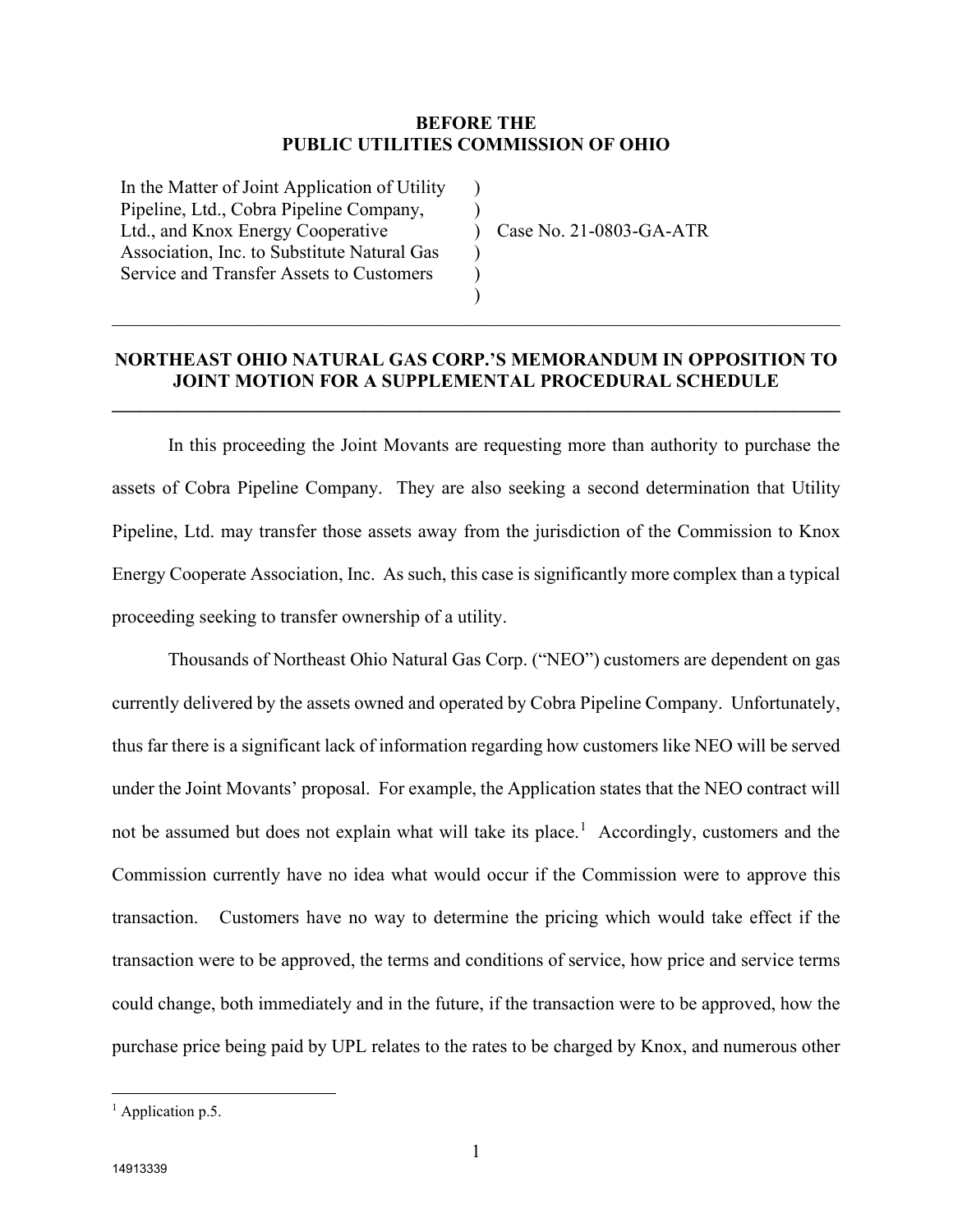essential terms of the transaction. NEO has already issued discovery requests seeking answers to these basic questions.

In light of this truly unique application, which seeks to allow a cooperative to unilaterally set transmission rates outside of the jurisdiction of the Commission in a manner which will impact thousands of non-cooperative customers, whose rates will still be ultimately regulated by this Commission, this case should not be rushed through the deliberative process without the opportunity for meaningful development of the facts for the Commission's consideration.

The schedule proposed by the Joint Movants would prejudice NEO and make a complete record impossible to achieve. The Joint Movants request that intervenor comments by filed by August 20, 2021, and then Joint Movants be provided the opportunity to file "reply comments or supplemental testimony" by August 27, 2021. Joint Movants have proposed no limitation on what this testimony could entail, and thus it is likely that Joint Movants could significantly clarify or modify their position through that supplemental testimony in a way which would impact NEO. It would be inappropriate to allow Joint Movants to supplement or revise their testimony after the intervenor comments have been filed because the intervenor comments would no longer be addressing the proposal before the Commission. This would deprive the Commission of the ability to hear from actual customers regarding any final proposal from Joint Movants. As such, NEO requests that the Commission adopt a procedural schedule which allows intervenors to file their comments after Joint Movants' proposal is complete so that intervenor comments can accurately respond to that proposal prior to hearing.

It is also important to also recognize that discovery may be needed based on what Joint Movants propose in their supplemental testimony. For example, if Joint Movants were to provide supplemental testimony which explains how Knox plans to set the rates which will compensate

2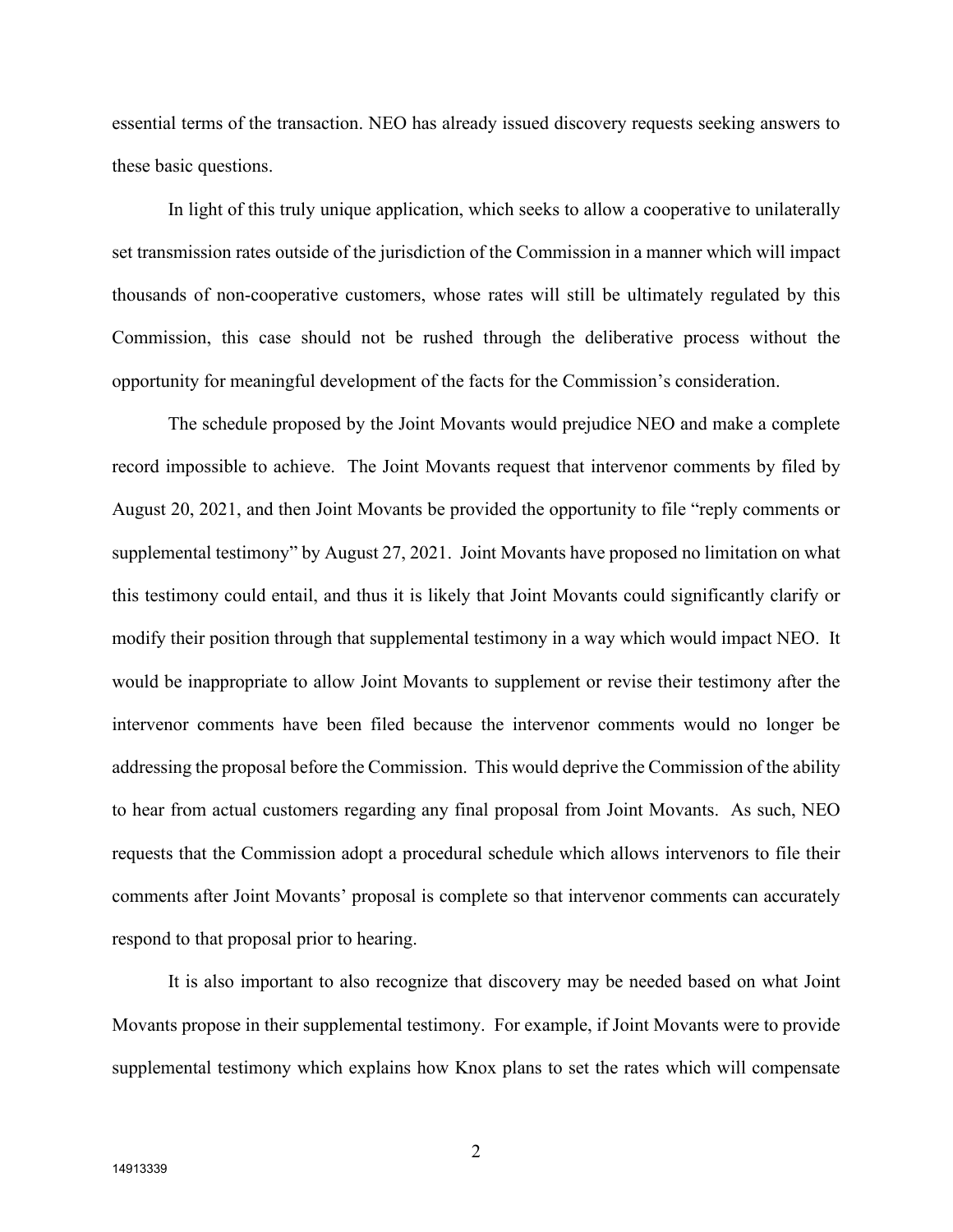UPL for the price UPL paid for Cobra's assets, discovery may be needed to help the Commission understand how that rate setting mechanism would operate. It would be prejudicial to intervenors to adopt a procedural schedule which allows new supplemental testimony to be filed without providing intervenors the opportunity to pursue any appropriate discovery which may be necessitated by that supplemental testimony. NEO therefore respectfully requests that if the Commission allows Joint Movants to supplement their testimony that the Commission order expedited discovery and a reasonable period in which NEO could conduct discovery before intervenor comments are filed and hearing.

Finally, Joint Movants' Motion makes extensive reference to the schedule anticipated in the Application in requesting a hearing by no later than September 3, 2021. That schedule is not binding on the Commission. The actions of the Joint Movants also call into question the need to issue a decision as quickly as suggested by Joint Movants. Specifically, the bankruptcy proceeding was filed on September [2](#page-2-2)5, 2019.<sup>2</sup> The motion to sell Cobra was not filed until March 5, 2021, and the Auction Procedures Order was approved on April 8, 2021. The auction took place on June 15, 2021 and resulted in a bid of \$3,550,000.00, well above the approximately \$1.9 million owed to Cobra's primary creditor.<sup>[3](#page-2-1)</sup> The Asset Purchase Agreement anticipates closing after receipt of Commission approval or after Cobra or UPL terminates the transaction if Commission approval has not been received by January 31, 2022.<sup>[4](#page-2-0)</sup> Thus, the process designed to maximize value to creditors took just under two years to complete and authorizes termination in early 2022.

The Application was filed less than a month ago on July 16, 2021. The Application does not merely seek approval of the purchase of Cobra's assets, but also seeks approval of the transfer

<span id="page-2-2"></span><sup>2</sup> Northern District of Ohio Bankruptcy Court, Bankruptcy Petition# 19-15961; *see also*, Application pp. 6-7.

<span id="page-2-1"></span><sup>&</sup>lt;sup>3</sup> Application pp. 6-8.

<span id="page-2-0"></span><sup>4</sup> Application p.7.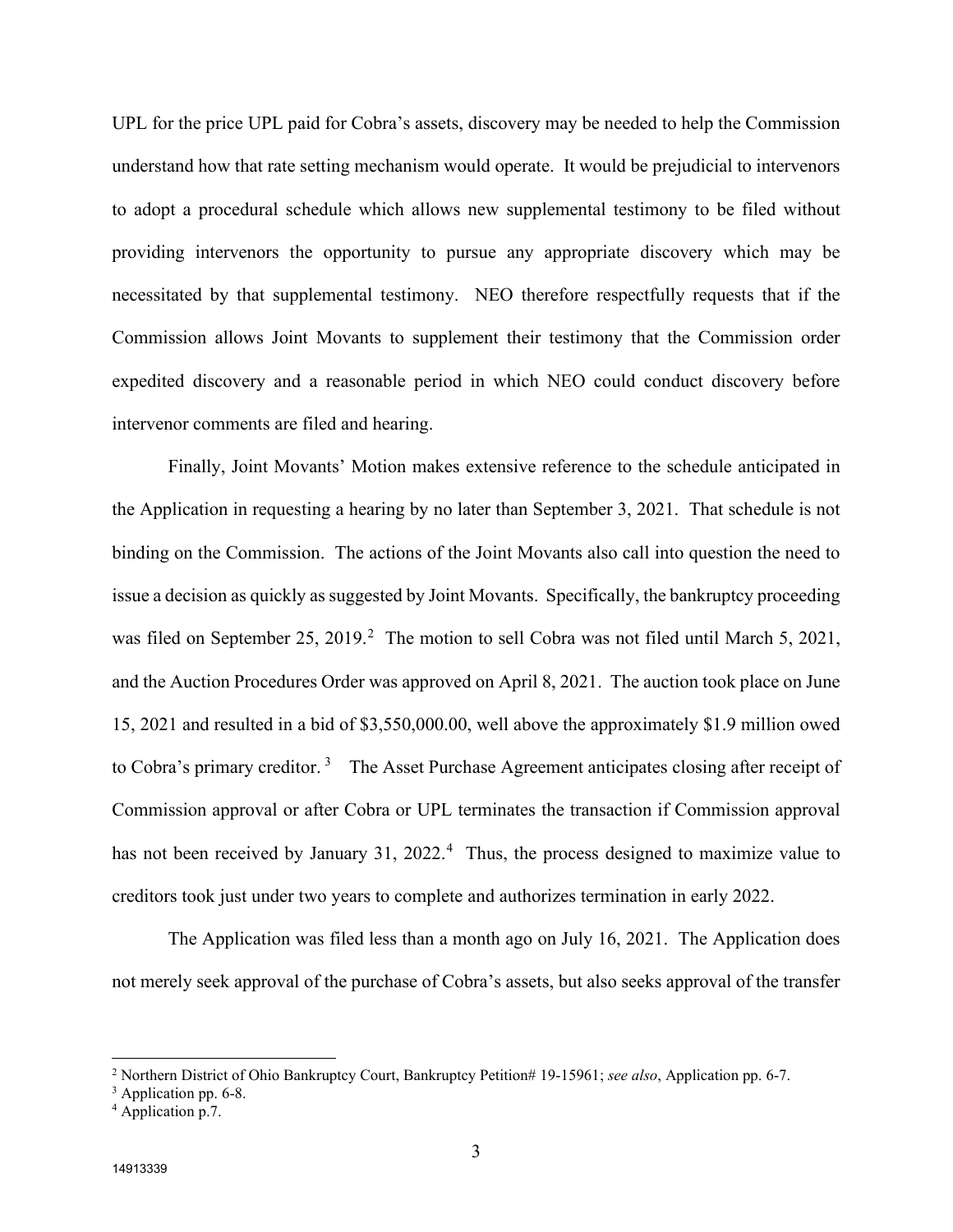of Cobra from UPL to Knox, which Joint Movants claim would forever take those assets beyond the jurisdiction of the Commission.

There is no reason the Commission must issue an order in this case on that accelerated timeline. Joint Movants made the strategic choice to combine the purchase of Cobra's assets and the transfer of those assets from a for-profit entity like UPL to a cooperative into one case. This transaction could easily have been split into two proceedings by UPL, who is an experienced owner and operator of regulated and unregulated natural gas utilities in Ohio with extensive experience transferring formerly regulated utilities to cooperative utilities managed by UPL.<sup>[5](#page-3-0)</sup>

Joint Movants' choice to pursue two simultaneous approvals impacting thousands of customers does not alleviate the need for the Commission's review of each transaction. NEO respectively requests that the impact of this transaction on thousands of NEO customers deserves at least as much consideration as was spent in maximizing the value of Cobra's assets for creditors. Therefore any argument that the Commission must proceed to hearing as quickly as requested by Joint Movants is belied by the time taken by Joint Movants in maximizing the value at sale through adequate time and in requesting the transfer to Knox as part of this proceeding.

Therefore, NEO respectfully requests that the Joint Movants' motion be denied. Any schedule adopted in this proceeding should: (1) allow intervenors to file their comments after Joint Movants' proposal is complete so that the comments respond to Joint Movant's final position; (2) reject the request for a hearing by no later than September 3, 2021 and instead order expedited discovery and a reasonable period for discovery prior to hearing; and (3) establish a procedural

<span id="page-3-0"></span><sup>5</sup> *See In the Matter of the Joint Application of Eastern Natural Gas Company and Village Energy Cooperative Association, Inc. to Substitute Natural Gas Service and Transfer Assets and Customers*, Case No. 18-369-GA-ATR, Finding & Order dated September 23, 2020 (denying application by UPL to transfer a regulated utility owned by UPL to a cooperative utility managed by UPL).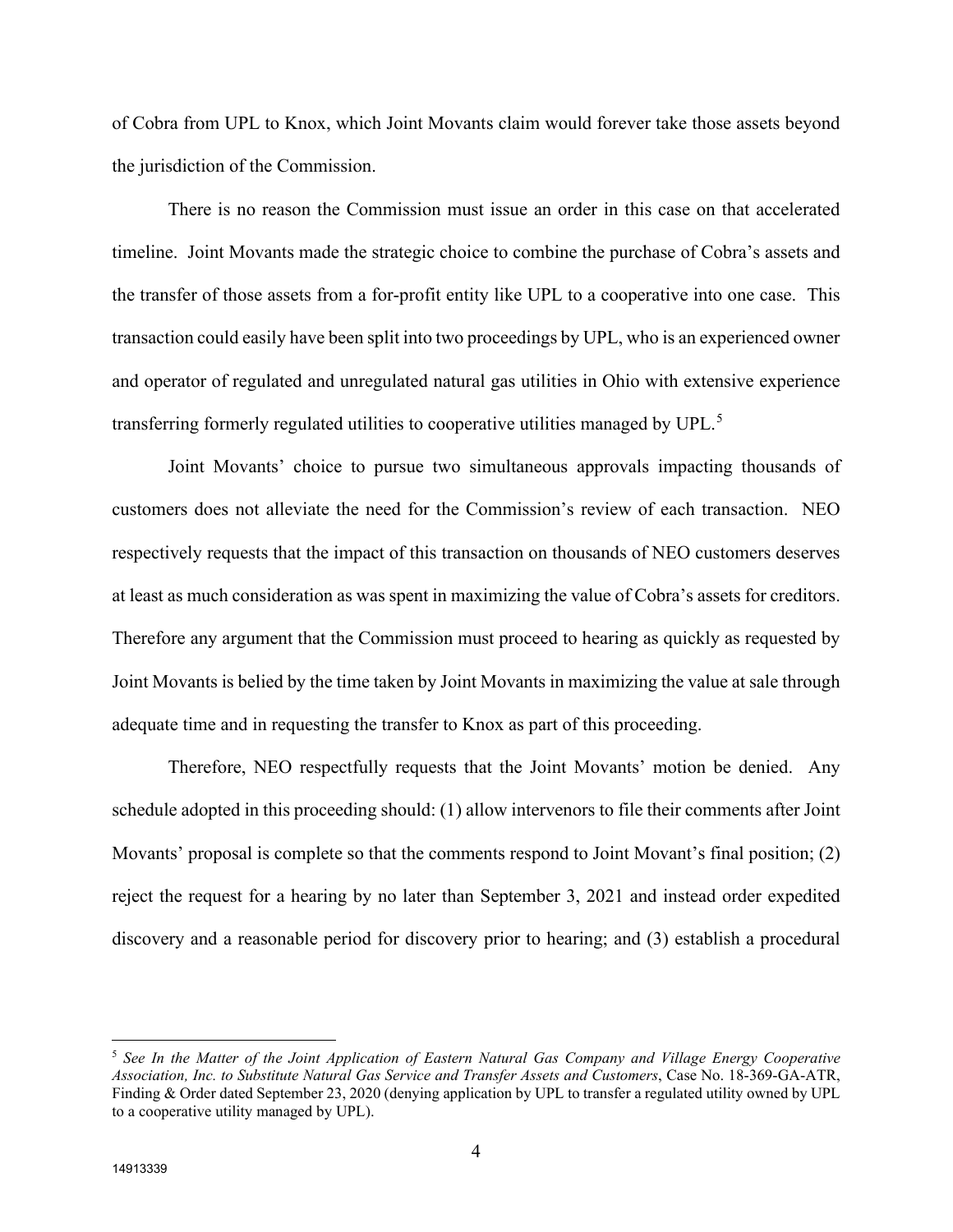schedule for this proceeding which allows for adequate Commission review as was conducted in

*Eastern Natural Gas Co*., Case No. 18-369-GA-ATR.

Respectfully submitted,

*s/ N. Trevor Alexander* N. Trevor Alexander (0080713) Sarah G. Siewe (0100690) **BENESCH, FRIEDLANDER, COPLAN & ARONOFF LLP** 41 South High Street, Suite 2600 Columbus, Ohio 43215-6164 Telephone: 614.223.9300 Facsimile: 614.223.9330 Email: talexander@beneschlaw.com ssiewe@beneschlaw.com

*Attorneys for Northeast Ohio Natural Gas Corp.*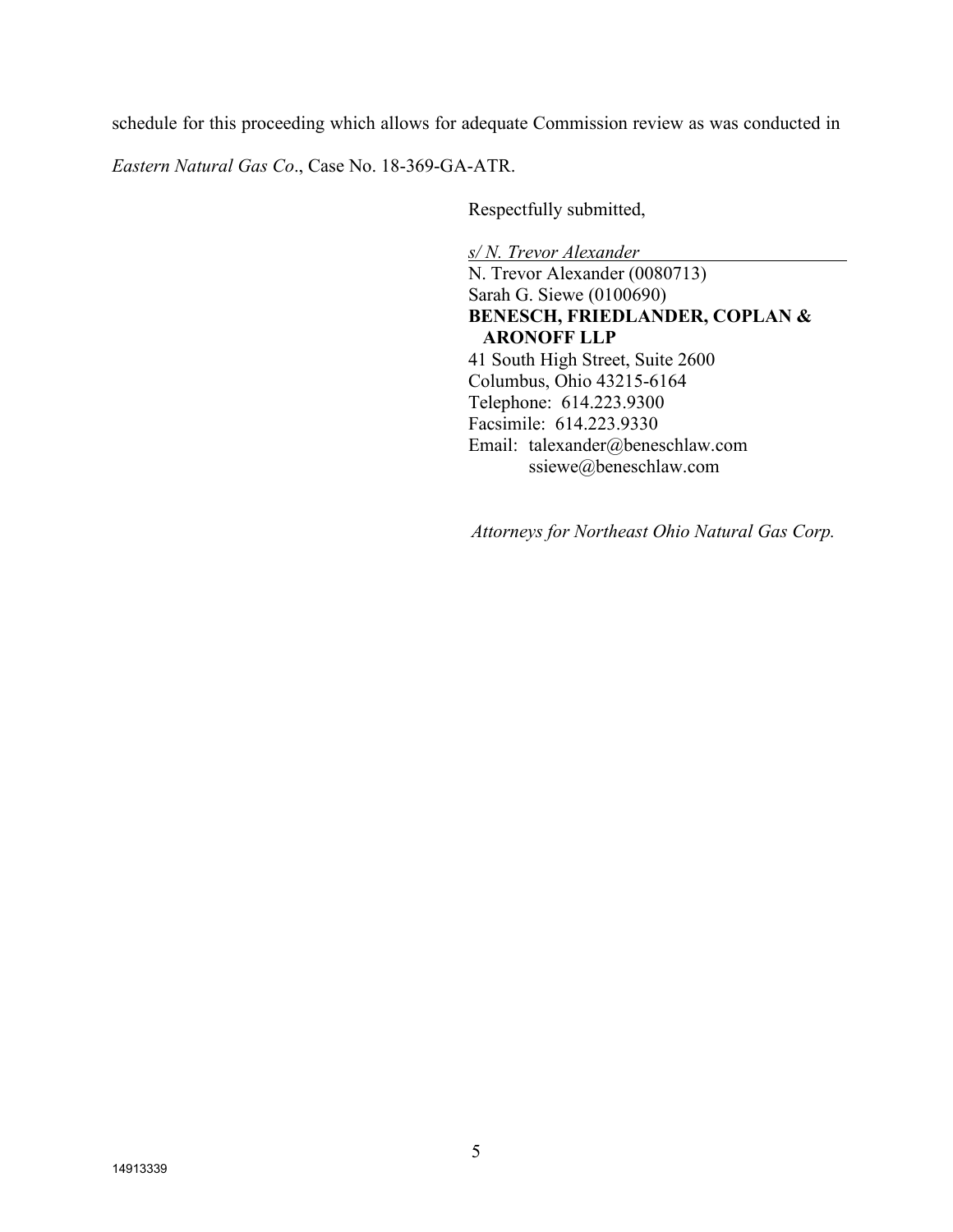## **CERTIFICATE OF SERVICE**

I certify that the foregoing was filed electronically through the Docketing Information System of the Public Utilities Commission of Ohio on this 6th day of August, 2021. The PUCO's e-filing system will electronically serve notice of the filing of this document on counsel for all parties.

> */s/ N. Trevor Alexander\_\_\_\_\_\_\_\_\_\_\_* N. Trevor Alexander (0080713)

*Attorney for Northeast Ohio Natural Gas Corp.*